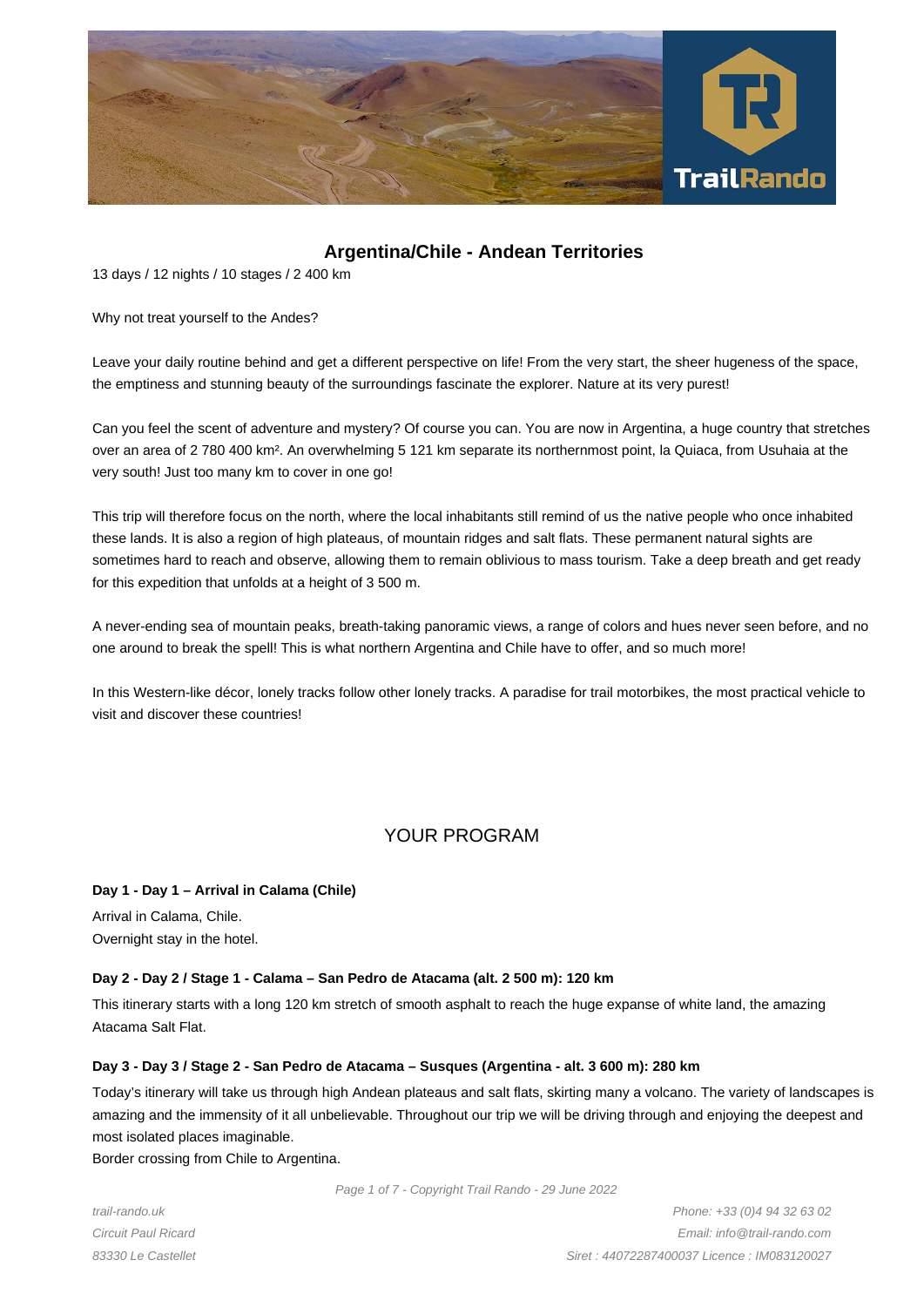

## **Day 4 - Day 4 / Stage 3 - Susques – San Antonio de los Cobres (alt. 3 775 m): 190 km**

The trail runs at the very bottom of a narrow gorge skirting huge rocks, fallen from the cliffs around us. Such a tremendous change in scenery can only bring about a true break from routine! This is perhaps the stage with most magic! All of a sudden and out of nowhere a flock of "ñandues" gallops at top speed right in front of our wheels. Not only have you been transported in space, but now have also been transported back to prehistoric times, where rare animals of all sorts roamed these lands freely.

The sun has almost reached the horizon as our bikes continue to travel forwards and reach the "Polvorilla", a metal viaduct that glitters under the last rays of sun. This elegant railway bridge was built between 1930 and 1932 and allows the "Tren de las Nubes" to fly over the valley with ease!

#### **Day 5 - Day 5 / Stage 4 - San Antonio de los Cobres – Cachi (alt. 2 280 m): 190 km**

Our masterful South American escapade seems to cling onto the steep hills with great skill! The Abra del Acay Pass lies almost at an altitude of 5 000 m. Patches of snow still linger here and there. A series of closed curves will gracefully takes us back down along the shores of a mountain river. Oblivious to the natural mist generated by a waterfall nearby, a heard to llamas graze on a green open field. Llamas, alpacas, guanacos and vicuñas all share this natural habitat. Mudbrick houses spring out of the ground here and there, drying red peppers in every court yard. Cachi is a cute sleepy little town made of white clay.

# **Day 6 - Day 6 / Stage 5 - Cachi – Cafayate (alt. 1 700 m): 240 km**

The morning's drive will take us along a ribbon of smooth biker-friendly dirt that seems to float gracefully between a sheer cliff wall on the one side and a river on the other. Later on, the track slaloms between impressive cacti. From here one can observe a series of neat well-kept gardens belonging to a modest clump of mudbrick houses. At the very end of the valley, set in the midst of a remote village, you have reached Hacienda de Molinos: a lovely construction with green shutters where you will be pausing for lunch. A giant pepper tree generously gives shade to the restaurant's tables. This is also one of our favorite stages, (just like the day before and undoubtedly the day after!). Every stretch of the itinerary has something stunning to offer the traveler!

# **Day 7 - Day 7 – Cafayate**

This lively city surrounded by renowned vineyards is well-worth a whole day's visit!

# **Day 8 - Day 8 / Stage 6 - Cafayate – Antofagasta de la Sierra (alt. 3 440 m): 410 km**

Although this first stretch is straight, the surrounding views are so exceptional there is no time for boredom. After a pit stop at the petrol station, our bikes will not only be rolling on asphalt but will also be biting the dust as the track climbs towards the heights. The sheer hugeness of the landscape is breath-taking. The colors, surreal. Sands slides off the mountain slopes and lands on the track.

Towards the end of the day, the itinerary will take you through narrow and deep gorges, zigzagging between black jade rocks. And there, a volcano seems to jut out of the earth! It is magical, grandiose, so stunning!

A family of silver common cranes obverse the lake shores. A number of houses indicate we are close to civilization: welcome to the small town of Antofagasta de la Sierra.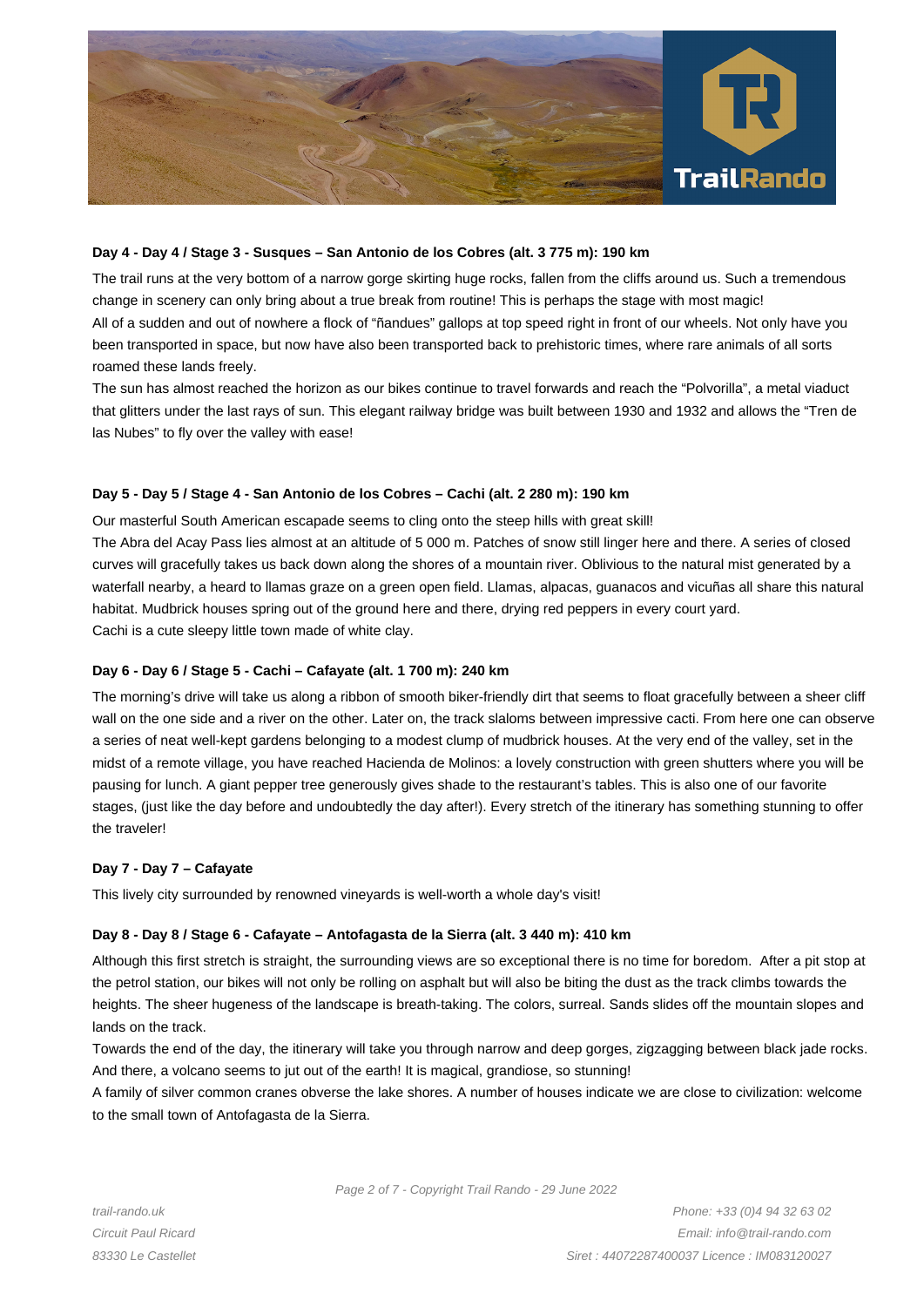

# **Day 9 - Day 9 / Stage 7 - Antofagasta de la Sierra – Tolar Grande (alt. 3 500 m): 310 km**

Our track continues without wasting a second as it winds towards never-ending horizons! Whether you are driving on gravel, dirt, sand, ashes or basalt, you will be doing so throughout 400 km!

The surrounding landscape is powerful in its harshness! Here and there, salt flats or black mountains, clad in golden savannas. Yet another salt flat announces our arrival at the village of Tolar Grande, which regardless of its name, is one of the tiniest and remotest places ever!

# **Day 10 - Day 10 / Stage 8 - Tolar Grande – San Antonio de los Cobres (alt. 3 775 m) : 210 km**

Each day brings with it, its very own wonders!

A salmon colored track weaves its way through a violet narrow pass, sculpted into the mountain of red earth! This is a stage to remember as you wind your way around a seemingly infinite helix!

#### **Day 11 - Day 11 / Stage 9 - San Antonio de los Cobres – San Pedro de Atacama (Chile - alt. 2 500 m): 330 km**

A palette of colors ranging from pink ochres and burnt umber to delicate vanillas delights the traveler as the track continues to weaver its way over and around the High Plateaus. Mineral landscapes offer a variety of unexpected and original views! Border crossing from Argentina back to Chile.

#### **Day 12 - Day 12 / Stage 10 - San Pedro de Atacama – Calama: 120 km**

Taking a stretch of road you already know from the start of the tour and making the most the beautiful surrounding landscapes, you will be heading back to Calama.

# **Day 13 - Day 13 – Departure from Calama**

Trip back to your home country.

# Additional information

# **TARIFFS**

7160 € per pilot Single room supplement : 1100 €. GPS rental (with handlebar support and uploaded itinerary) : 60  $\epsilon$ . Supplement for the rental of a 200 Super Ténéré : 620 €.

### **INCLUDED**

• Lodging

o hotels, in twin rooms,

o from the evening of the first day to the morning of the last day,

• Food:

Page 3 of 7 - Copyright Trail Rando - 29 June 2022

trail-rando.uk Circuit Paul Ricard 83330 Le Castellet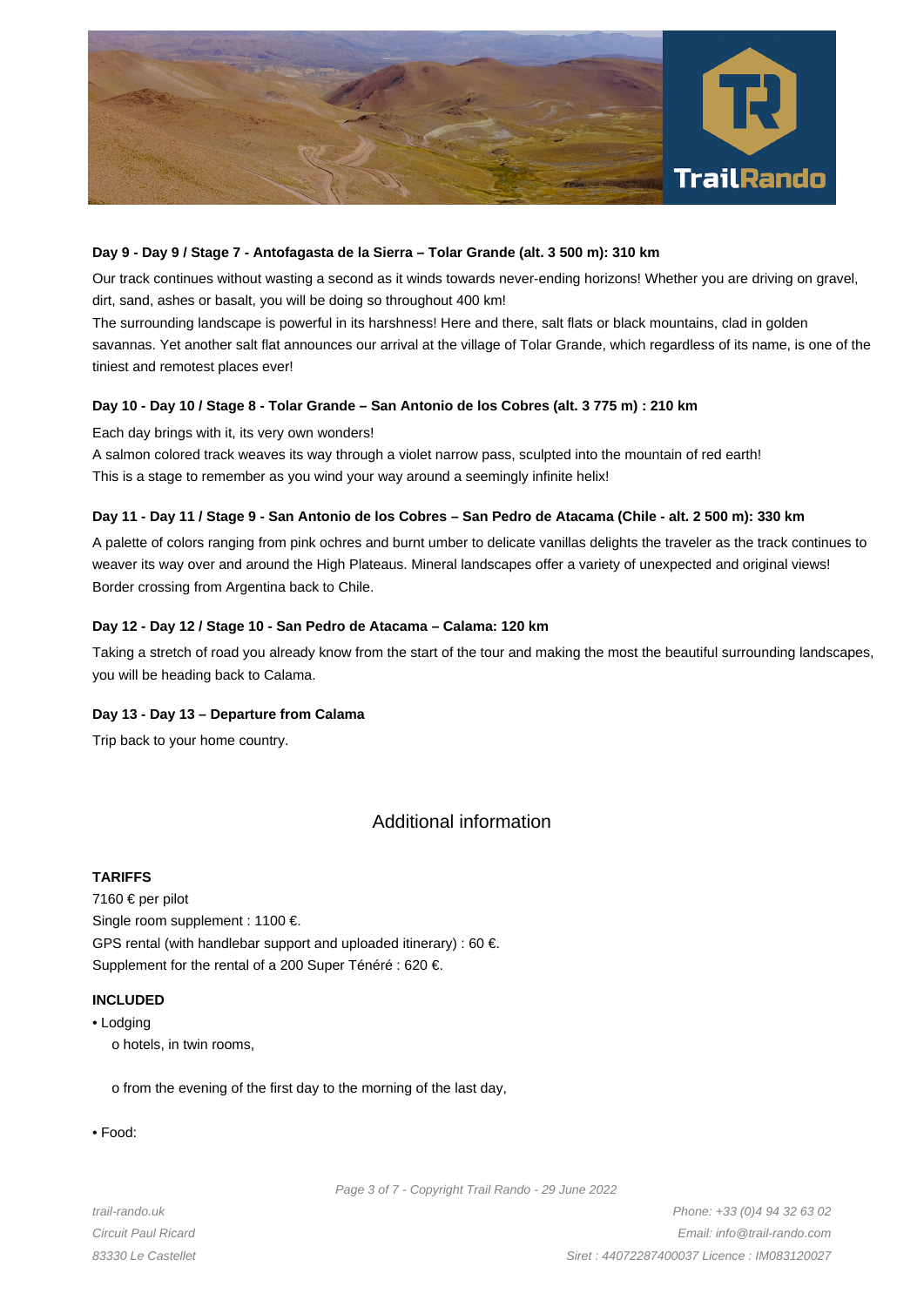

o Breakfast, lunch, dinner

o from the morning of the first day to the morning of the last day,

- The complete and detailed itinerary,
- Tour leaders:
	- o A tour leader on his motorcycle,
	- o Support vehicle for luggage transport• A rented motorcycle and its documentation to cross borders.

# **NOT INCLUDED**

#### • Trasportation

- o Passenger transportation to and from tour starting point:
	- Air fares to and from tour start ,
	- transfers from the airport to the hotel and back,
- Beverages,
- Fuel for the motorcycles

#### **LEVEL OF DIFFICULTY**

The distances traveled are long but the roads and tracks taken are not particularly technical, except maybe the odd stream crossing or sand covered stretches. It is important to stay focused at all times as the roads can switch from rough asphalt to gravel without warning, surprising the pilot! This is the ideal trip for a motivated biker with some biking experience.

TWO UP? It could of course be considered, provided both rider and passenger are in good physical shape and have the adequate two-up off-road experience.

#### **GUIDE AND LUGGAGE**

A TrailRando guide will supervise the team on board their own vehicle.

At the same time, logistical support on four wheels will transport your luggage between stages every day. They will travel by road with regular meeting points along the route.

They can also pick up a rider and vehicle in the event of breakdown or exhaustion. The team also have a basic first aid kit,

Page 4 of 7 - Copyright Trail Rando - 29 June 2022

trail-rando.uk Circuit Paul Ricard 83330 Le Castellet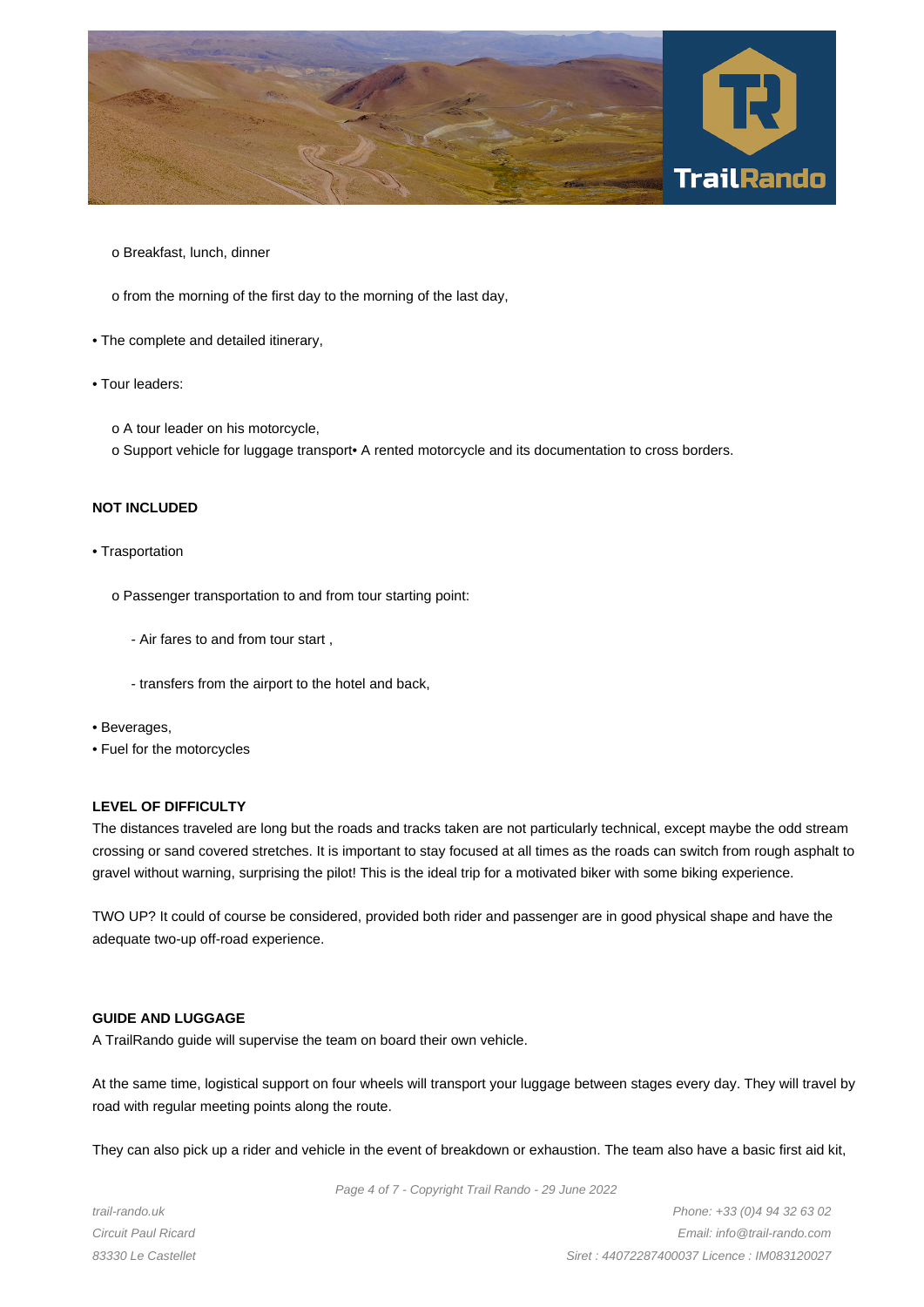

tools, some spare parts and are able to lend a hand if required.

# **ACCOMMODATION**

Lodging varies from high-end hotels to more modest B&Bs according to availability in some of the remote places visited.

A few examples:

- > www.lamerceddelalto.com/fr
- > www.patiosdecafayate.com

> [www.hoteldelasnubes.com](http://www.lamerceddelalto.com/fr)

### **D[EPARTURE](http://www.patiosdecafayate.com)**

Calama (Chile)

### **ARRIVAL**

Calama

### **EQUIPMENT TO TAKE**

RIDER'S EQUIPMENT You should think carefully about saving space and reducing weight.

#### For riding

In addition to the normal motorcycle gear:

- Helmet
- Goggles (clear and tinted)
- Gloves
- Leather boots
- Motorcycle trousers and jacket
- Any protective equipment required to ride a motorcycle on any type of track

When riding, we advise you to carry a small backpack containing the following:

- Sun cream
- Lip balm
- Baby-wipes
- Scarf
- Sunglasses
- Hat
- Waterproofs, to keep up morale during bad weather
- A change of gloves, to set off in a good mood after a rain shower
- A sweet snack tucked into a pocket (a life saver) will give you energy and takes up less room than a tin of spinach
- Water, vital to quench your thirst
- Survival blanket

trail-rando.uk Circuit Paul Ricard 83330 Le Castellet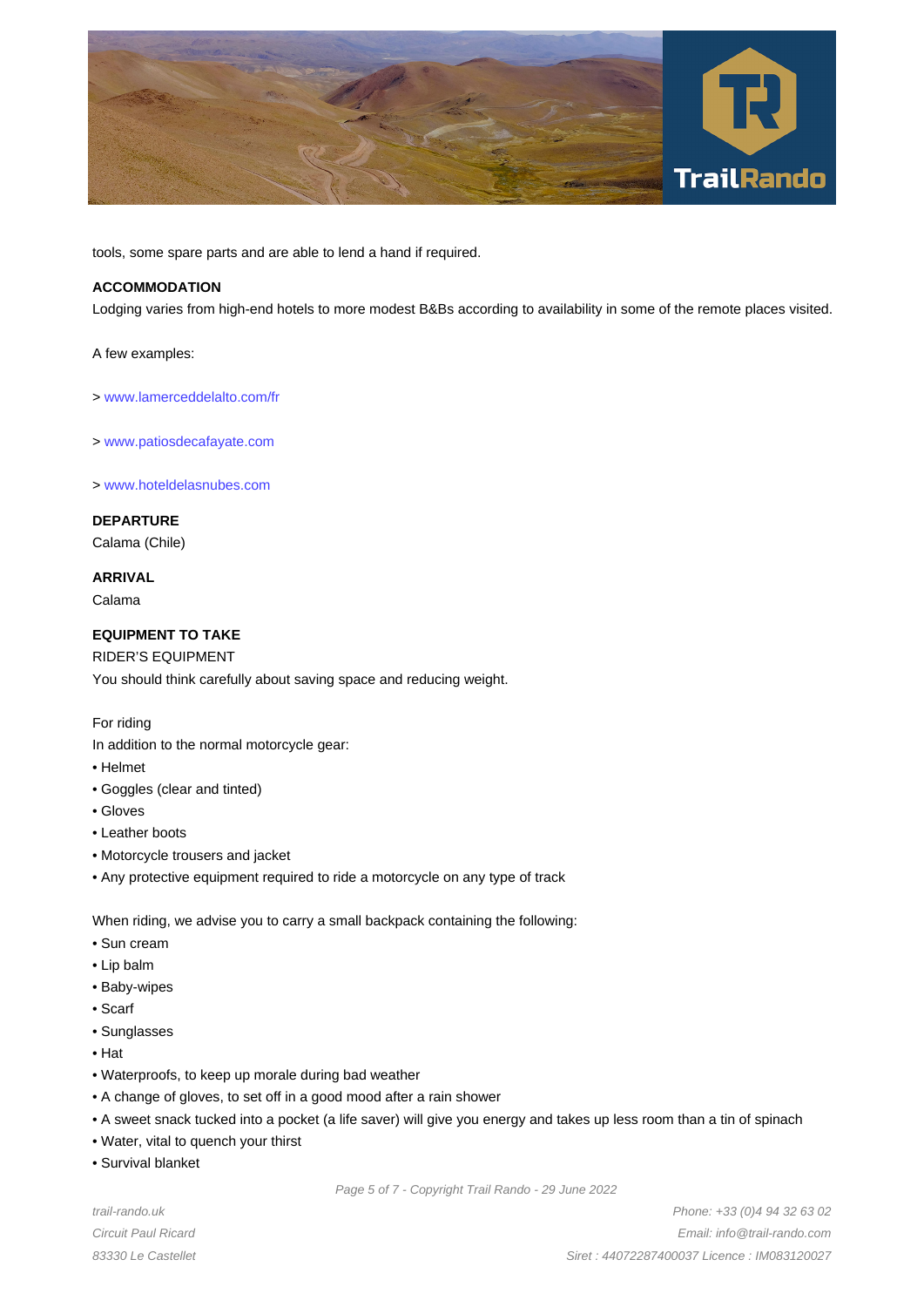

- Swiss Army knife
- Pocket torch or head torch
- Optional camera
- Mobile phone (and charger!)

When you're dressed for riding, there should only be a few things remaining in your bag (please do not bring suitcases but rather a duffel bag, sports bag or rucksack without a frame).

For the evening

- Tee-shirts
- Socks
- Long-sleeved shirt
- Jumper or sweatshirt
- A change of trousers and shorts
- Swimwear
- Lightweight shoes
- Towel
- Toiletries
- Personal medication
- A concentrated miracle: travel light, choose a tube of detergent!

For navigating

- Small notebook and pen to note down the briefing instructions each day
- Batteries for the GPS

Tools and spare parts

Carry basic tools and spare parts in your rucksack (levers, quick-release clips, clamps...) to remain self-sufficient along the route.

# **IMPORTANT INFORMATION**

ALTITUDE

The difficulty of this trip lies in the altitude where oxygen is scarce. It is important that you get your General Practitioner to confirm that there are no apparent medical objections to you taking part in this adventure. Furthermore, a specialized doctor will give you the information you need to take into consideration, after running some tests.

# **SAFETY INSTRUCTIONS**

- Valid driver's license
- Valid passport set to expire at least six months after the final day of travel.
- Medical certificate confirming there are no apparent medical objections to you taking part in this adventure.

Page 6 of 7 - Copyright Trail Rando - 29 June 2022

trail-rando.uk Circuit Paul Ricard 83330 Le Castellet